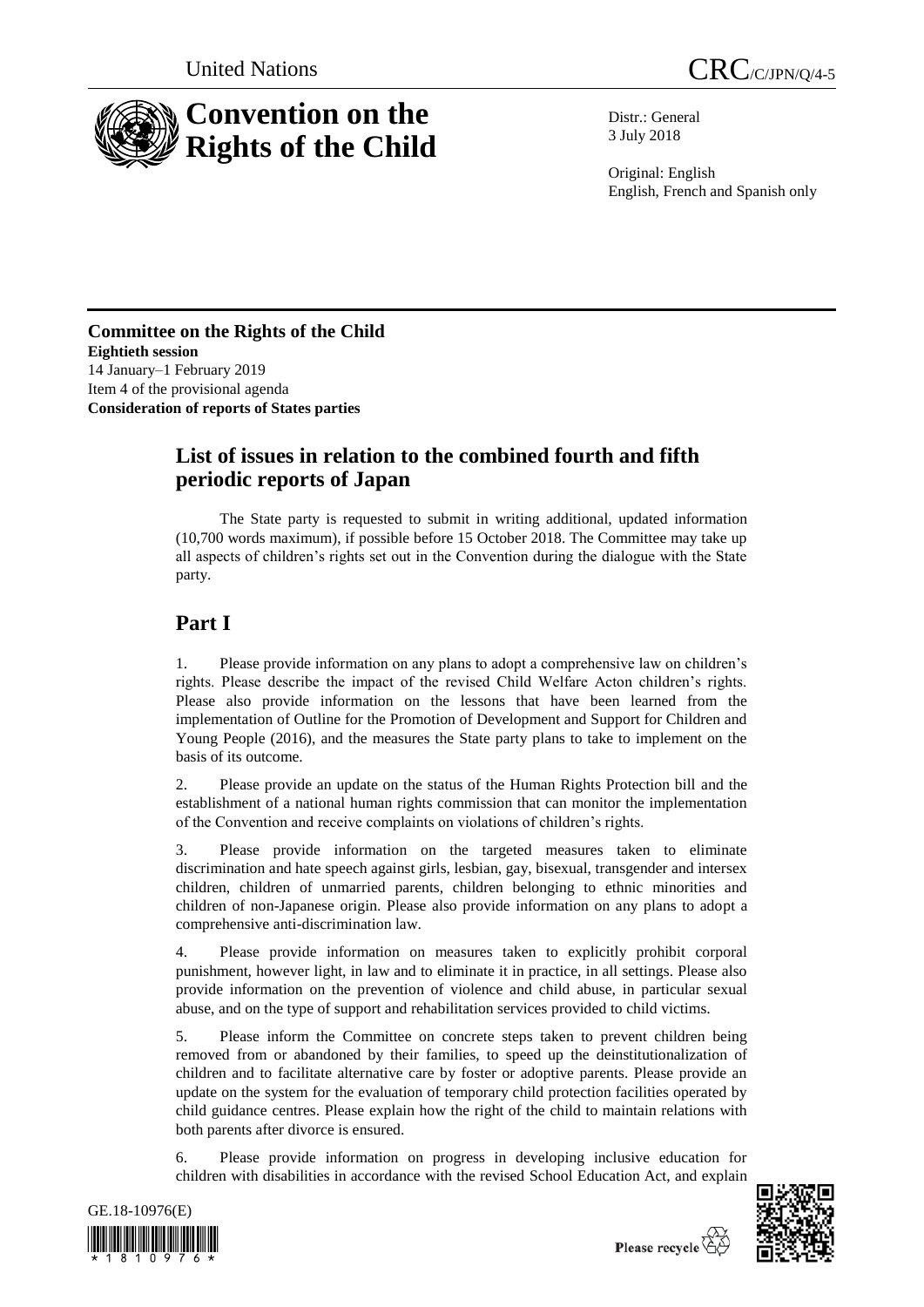what is meant by "special needs education". Please explain the steps that have been taken to revise the minimum standards of afterschool day care for children with disabilities in the light of the privatization and deregulation of these services.

7. Please inform the Committee about measures to reduce the high rate of babies with low birth weight. Please also inform the Committee about medical support offered to children exposed to radiation after the Fukushima nuclear disaster in 2011.

8. Please explain how the current climate mitigation policy of Japan is compatible with its obligation to protect the rights of children, in particular the rights to health, food and an adequate standard of living, both in Japan and abroad.

9. Please provide information on the measures taken to address the growing poverty among children and its negative impact on child-related social protection. Please also explain the causes of the low impact of social transfers on the reduction in the rate of child poverty and the practical measures that the State party plans to take to make social transfers more efficient.

10. Please inform the Committee about the concrete measures taken, including resources available, to provide early childhood care facilities and to ensure the quality of early childhood education. Please provide information on measures to protect children from bullying. Please inform the Committee about the measures taken to mitigate the negative consequences of the extremely competitive school environment.

11. Please inform the Committee about any steps taken to provide a legal framework to prevent the detention of asylum-seeking children and their separation from parents. Please also inform the Committee about any access by asylum-seeking children to social services.

12. Please specify any concrete steps that have been taken to guarantee the full implementation of the Convention in the juvenile justice system, and describe in detail the reintegration and psychosocial support and services that are available to children in conflict with the law, child victims and child witnesses. Please provide information on any measures taken to eradicate the preventive detention of children. Please also inform the Committee of any study into the root causes of juvenile delinquency and of any preventive measures taken.

13. Please provide information about the measures taken to implement the Committee's previous recommendations under the Optional Protocol to the Convention on the Rights of the Child on the sale of children, child prostitution and child pornography (CRC/C/OPSC/JPN/CO/1).

14. Please provide information about the measures that have been taken to implement the Committee's previous recommendations under the Optional Protocol to the Convention on the Rights of the Child on the involvement of children in armed conflict (CRC/C/OPAC/JPN/CO/1), in particular on any plans to provide members of the Self-Defence Forces with training on the provisions of the Optional Protocol, especially when they participate in United Nations peacekeeping operations.

## **Part II**

15. The Committee invites the State party to provide a brief update (no more than three pages) on the information presented in its report (CRC/C/JPN/4-5) with regard to:

- (a) New bills or laws, and their respective regulations;
- (b) New institutions (and their mandates) or institutional reforms;

(c) Recently introduced policies, programmes and action plans and their scope and financing;

(d) Recent ratifications of human rights instruments.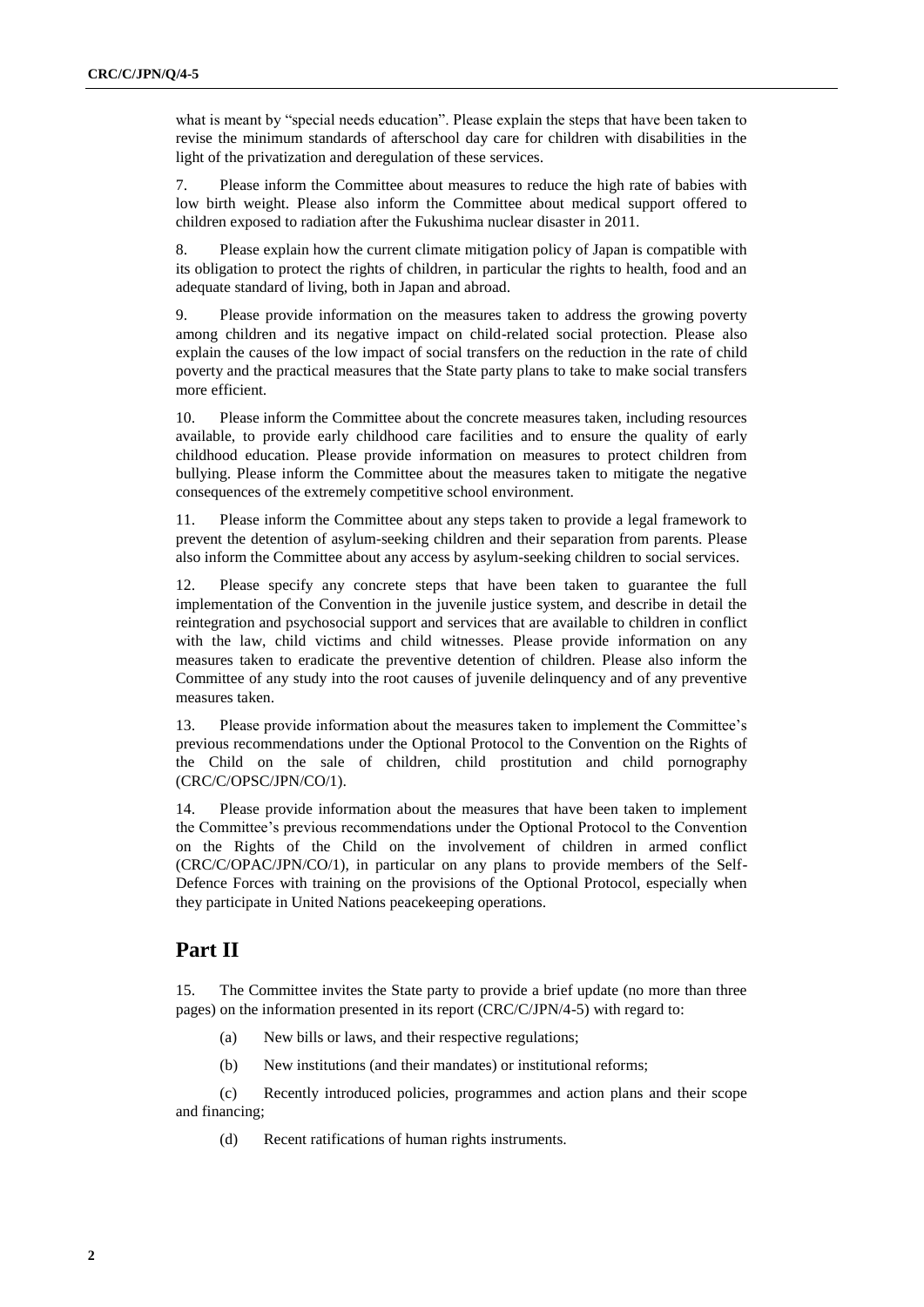### **Part III**

#### **Data, statistics and other information, if available**

16. Please provide consolidated budget information for the past three years on budget lines relating to children and the social sectors, including under the various ministries, indicating the percentage of each budget line in terms of the total national budget, gross national product and geographic allocation.

17. Please provide updated data disaggregated by age, sex, socioeconomic background, national, ethnic origin and geographic location, for the past three years, on the number of children, including those living in rural and mountainous areas:

- (a) Who are victims of violence, disaggregated by the type of offence;
- (b) Separated from their parents;
- (c) Who are orphans;
- (d) Placed in institutions and with foster families;
- (e) Adopted domestically or through intercountry adoptions;
- (f) Who have benefited from the child support grant system.

18. Please provide updated data disaggregated by age, sex, socioeconomic background, national, ethnic origin and geographic location, for the past three years, on:

- (a) The allocation of resources to the primary health-care system;
- (b) Infant and child mortality;
- (c) Babies with low birth weight;
- (d) Obesity;

(e) Teenage pregnancy, and girls receiving medical and professional services for pregnancy and childbirth;

- (f) Abortions;
- (g) Suicides;
- (h) Drug abuse;

(i) Sexually transmitted infections, including HIV, and children living with AIDS.

19. Please provide data, disaggregated by age, sex, type of disability, ethnic origin and geographic location, for the past three years, on the number of children with disabilities in all areas of the State party:

- (a) Living with their families;
- (b) Living in institutions;
- (c) Attending early childhood education;
- (d) Attending regular primary schools;
- (e) Attending regular secondary schools;
- (f) Attending special schools;
- (g) Out of school;
- (h) Abandoned by their families.

20. Please provide data, disaggregated by age, sex, residence and type of offence, for the past three years, on the number of children:

- (a) Diverted from the juvenile justice system;
- (b) In pretrial detention;